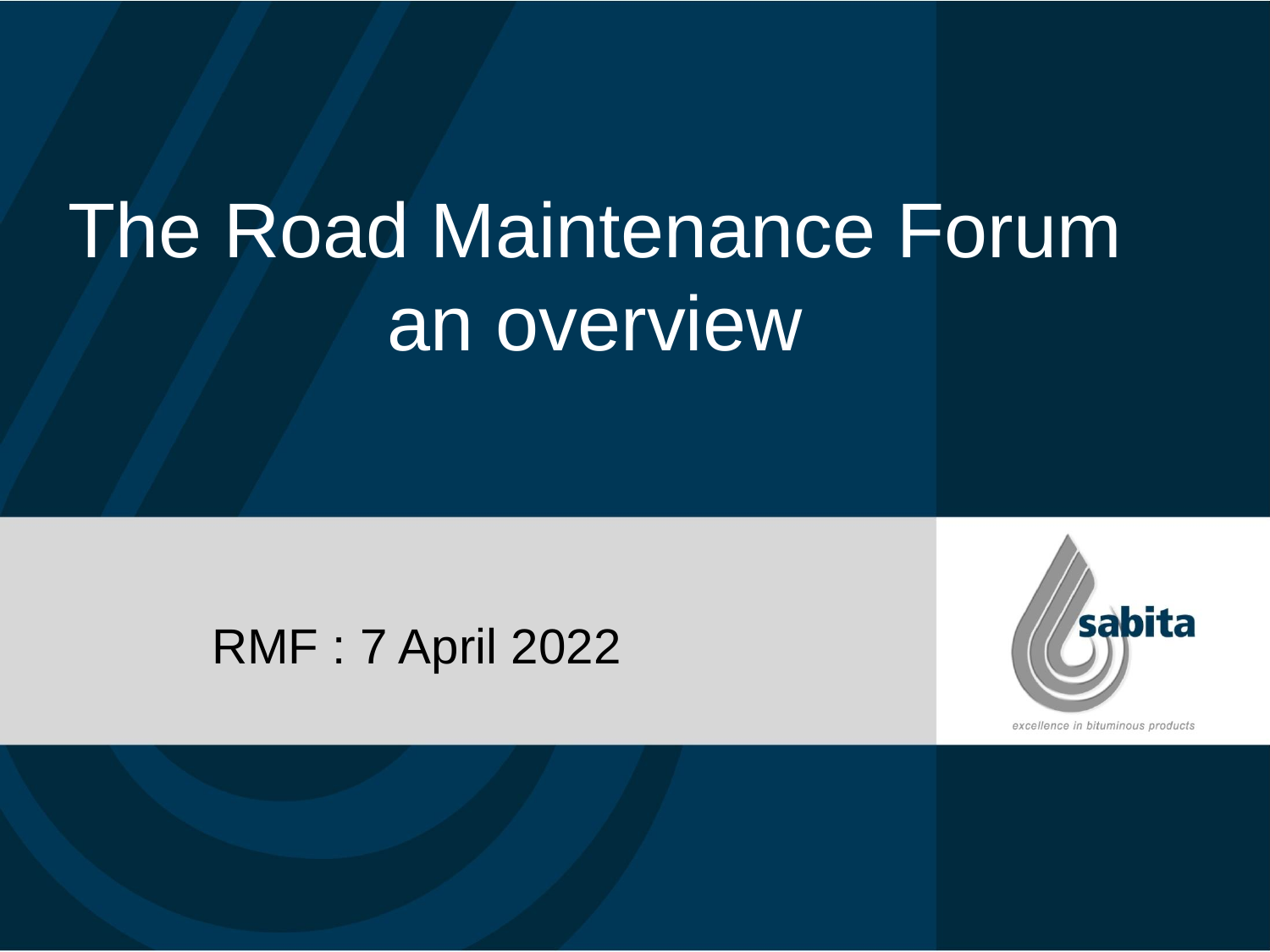## **The Road Maintenance Forum (RMF)**

#### **Objective**

To serve as a forum for the exchange of information and technologies

- To discuss issues of strategic importance to the roads construction industry, focusing in particular on road maintenance.
- To enable wide representation and participation from the broader roads industry, particularly urban, rural, provincial authorities, and emerging contractors.
- To allow for broader regional representation through playing a facilitating role as a catalyst for technology transfer in the southern African region.



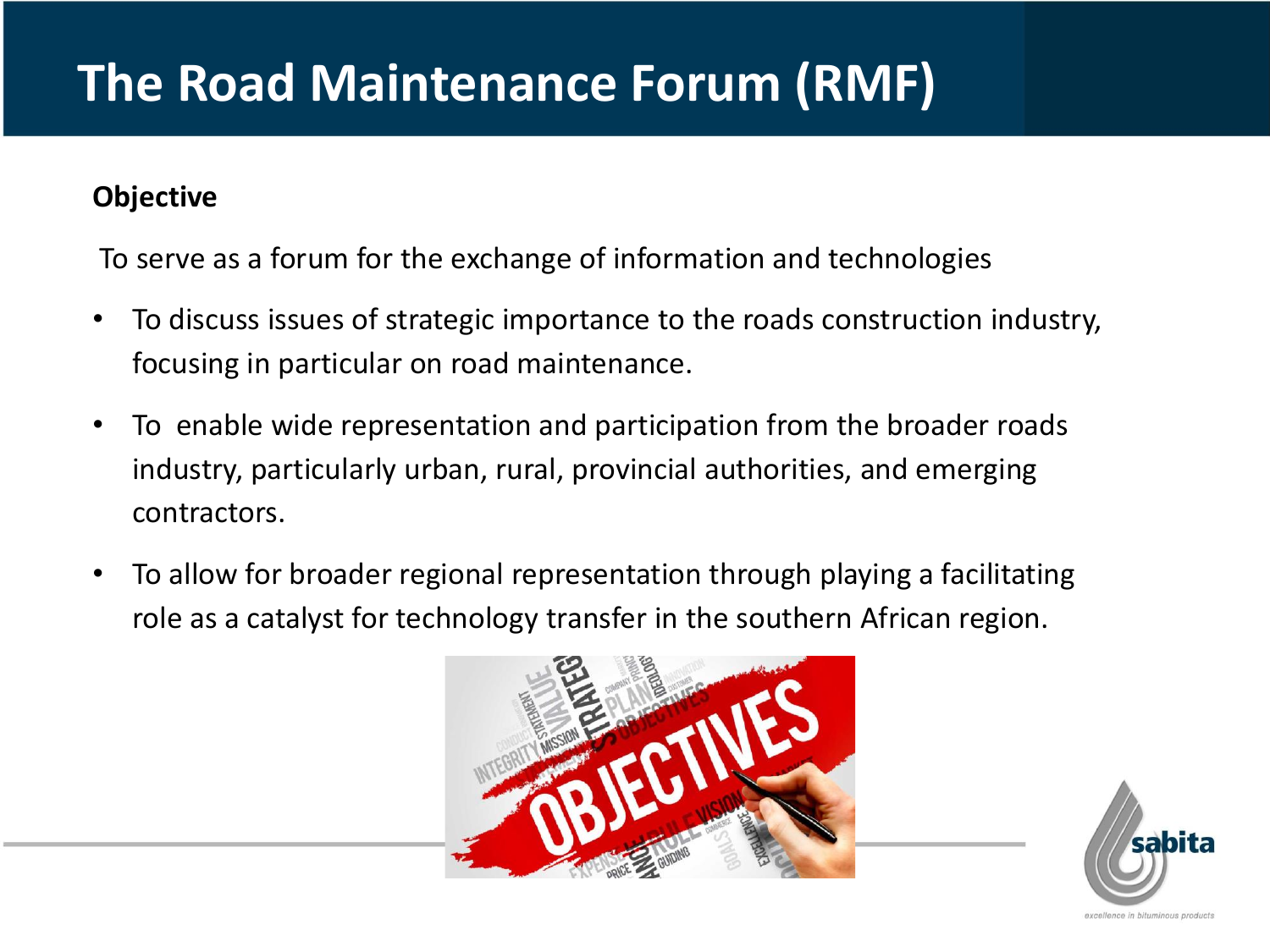## **Goals of the RMF**

Specific goals for the RMF include:

- Providing a perspective of overarching strategic issues as it affects road maintenance
- Promoting best practice in RM
- Co-ordination and linkage with other groupings;
- Establishment of task groups with specific national objectives;
- Dissemination of new technologies;
- Provision of sufficient time for participation/discussion/advice and for social interactions;
- Provision of a forum for acceptance of technological changes;
- Provision of a forum for interaction between theory and practice and for identification of technology development needs.



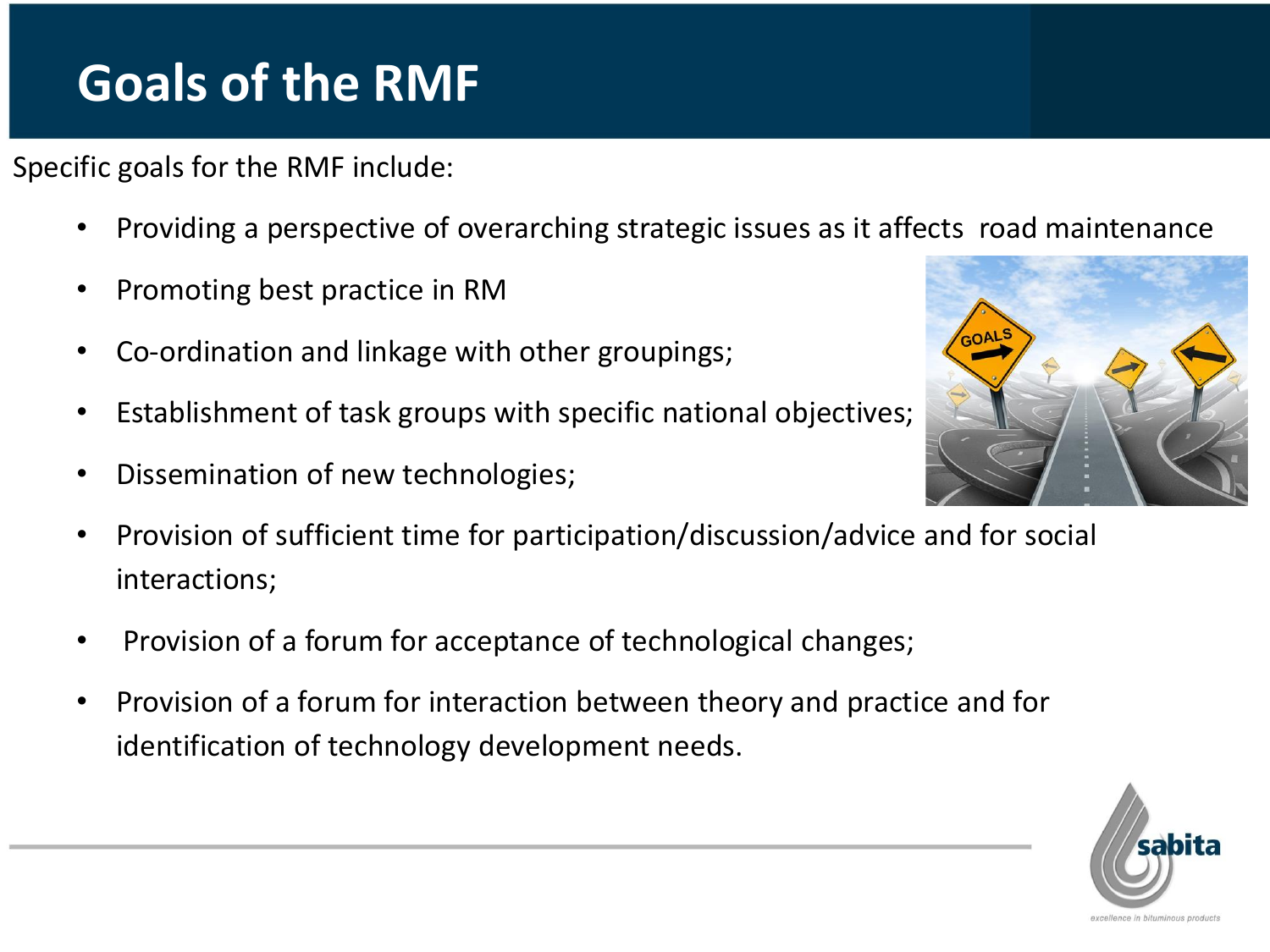### **RMF Structure**

#### **Steering Committee**

The forum is to be organized through a steering committee consisting of representatives of bodies active in the roads industry. (Sabita, SAT, SAFCEC, RMC, SARF, CESA, IMESA etc.)

Where events require sponsorship, the costs would be shared by the industry associations party to the event.

#### **Frequency**

A bi-annual event is envisaged which could be held in person and or via an online platform which would enable a broader industry reach.



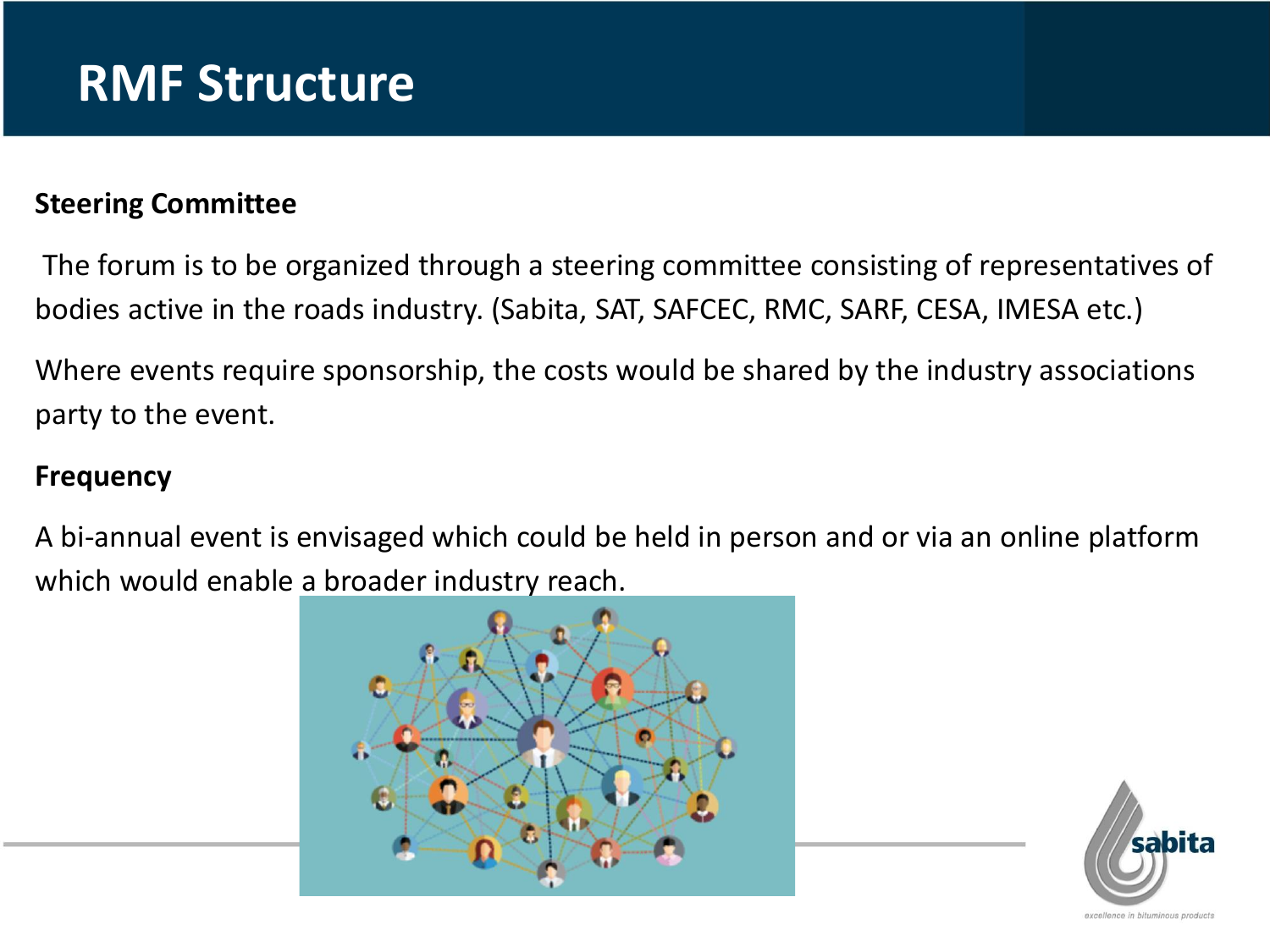# The use of reclaimed asphalt

### RMF : April 2022



excellence in bituminous products

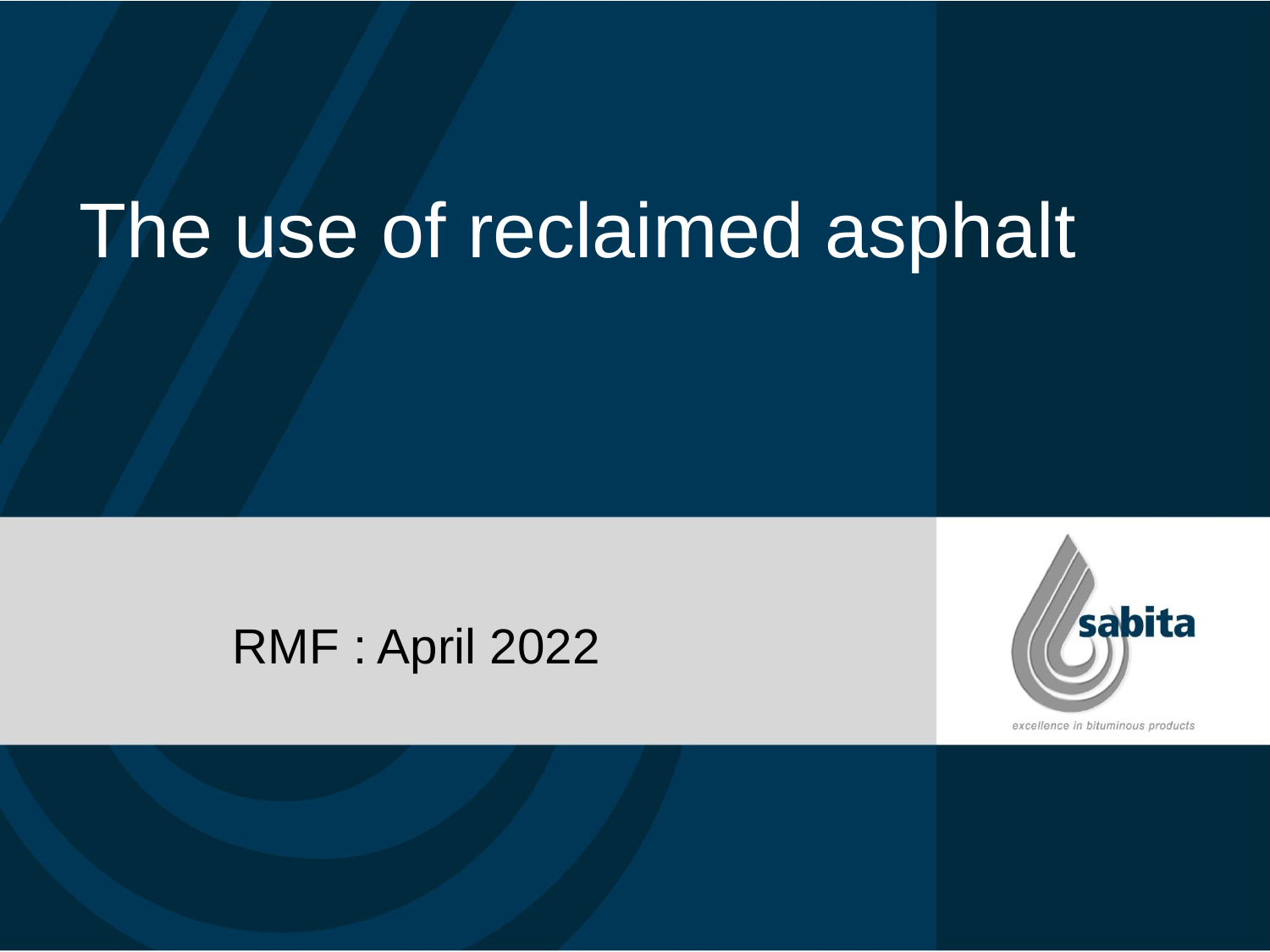# **The Issue**

RA is considered a waste product and thus the use thereof requires a waste management licence. Application for this is quite onerous

Approached DFFE to consider it as a valuable resource that should be re-used

The approach adopted:

- 1. Apply for the exclusion of RA from the list of products considered as waste.
- 2. Apply for an interim permit to use RA whilst the above was considered.
- 3. Removal of RA from the definition of waste



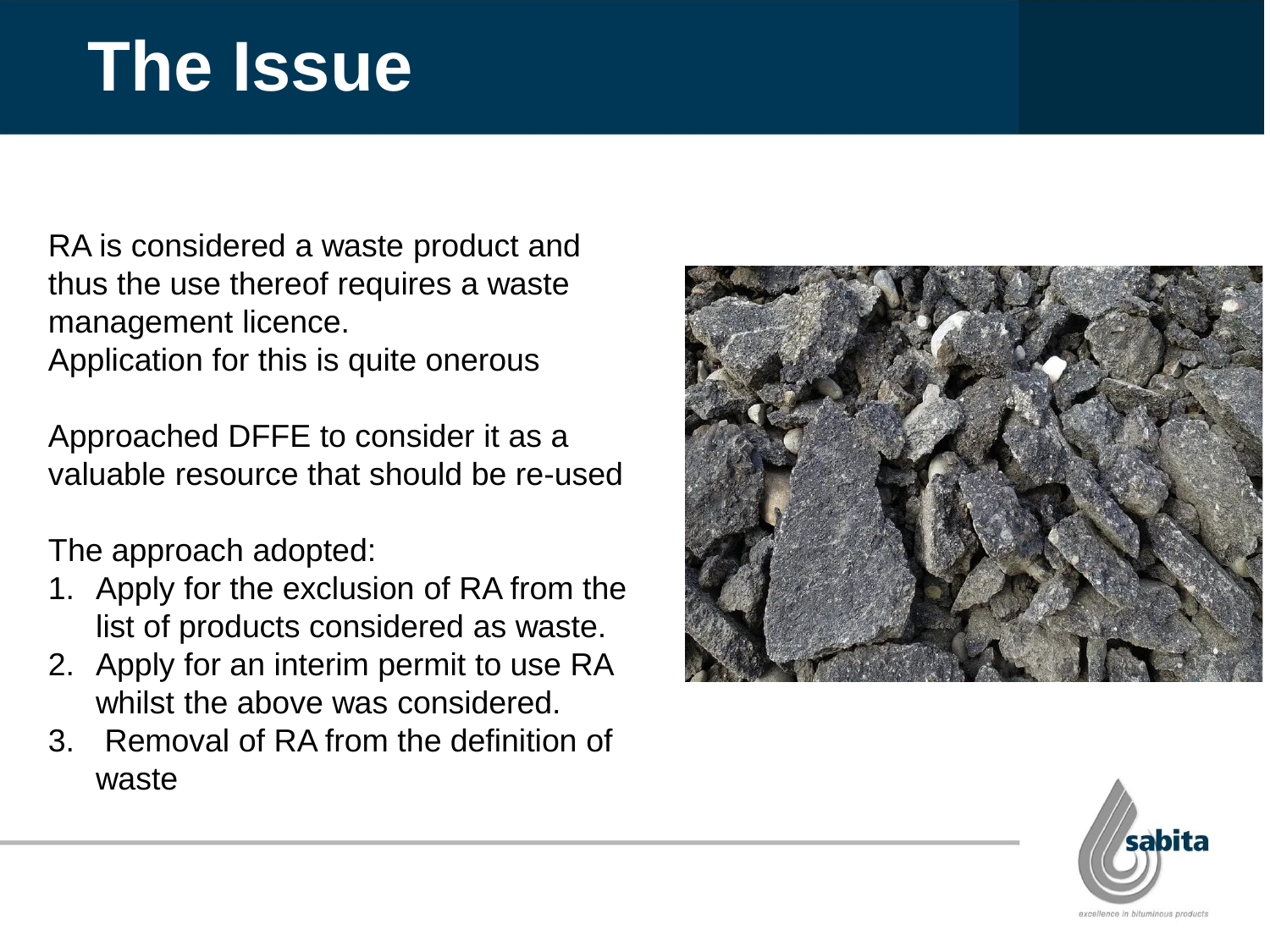

**APPLICATION IN TERMS OF CHAPTER 4 OF THE WASTE CLASSIFICATION AND MANAGEMENT** REGULATIONS (GN R 634) FOR THE USE OF **RECLAIMED ASPHALT** 

**Revised Motivation Report** 

**REF: MCE144216** January 2016



Prepared by: JEFFARES & GREEN (PTY) LTD **PO Box 1109 SUNNINGHILL** 2157

Tel: +27 11 231 2200 Fax: +27 11 807 1607

To motivate for this amendment, a 106 page report that details the beneficial use of RA, its properties and best practice on storage and handling of the material was prepared